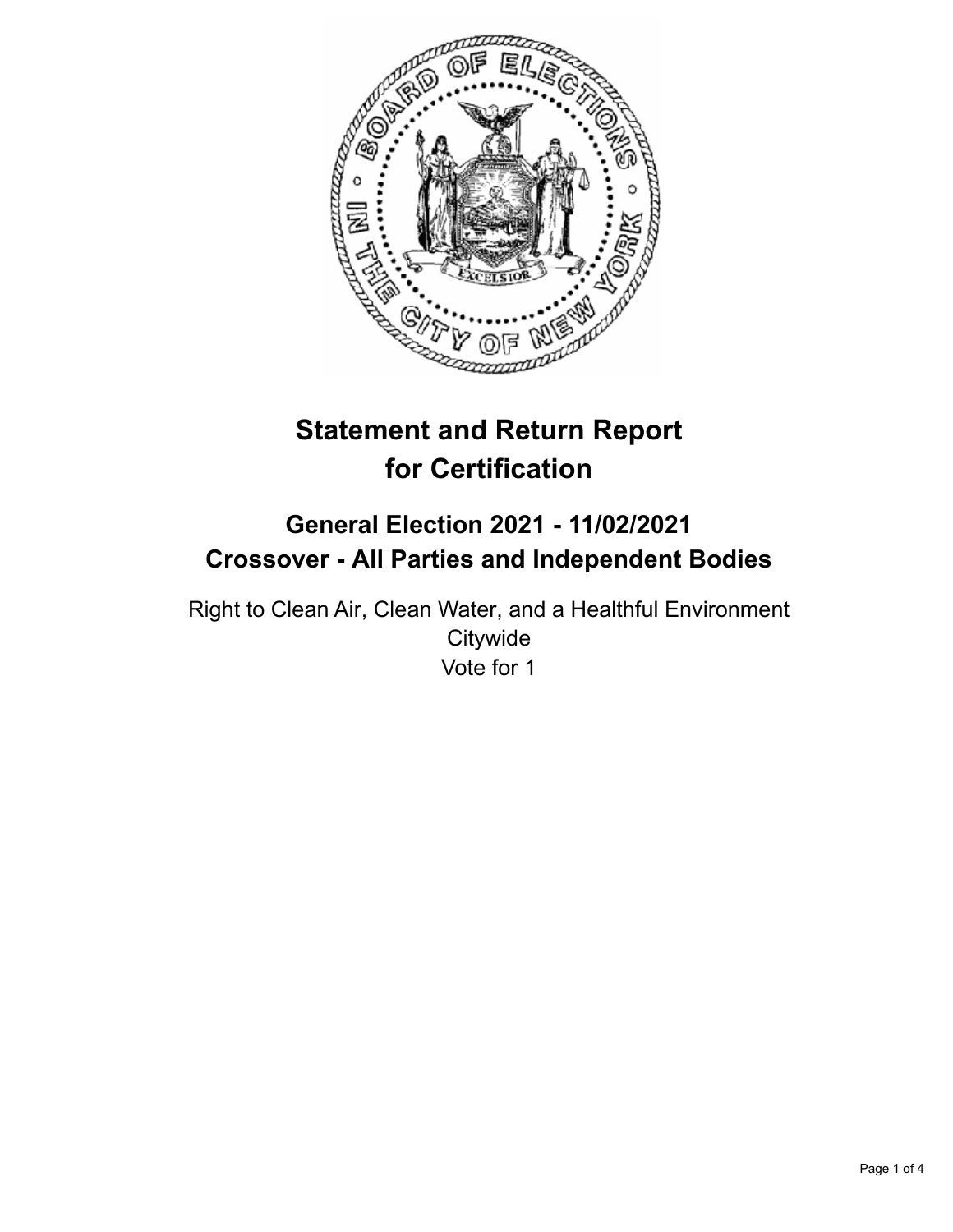

## **New York County**

| PUBLIC COUNTER                                           | 246,037 |
|----------------------------------------------------------|---------|
| MANUALLY COUNTED EMERGENCY                               | 12      |
| ABSENTEE / MILITARY                                      | 31,068  |
| AFFIDAVIT                                                | 2,100   |
| <b>Total Ballots</b>                                     | 279,217 |
| Less - Inapplicable Federal/Special Presidential Ballots | 0       |
| <b>Total Applicable Ballots</b>                          | 279,217 |
| <b>YES</b>                                               | 197,996 |
| <b>NO</b>                                                | 26,251  |
| <b>Total Votes</b>                                       | 224,247 |
| Unrecorded                                               | 54.970  |

## **Bronx County**

| <b>PUBLIC COUNTER</b>                                    | 119,351 |
|----------------------------------------------------------|---------|
| <b>MANUALLY COUNTED EMERGENCY</b>                        | 0       |
| ABSENTEE / MILITARY                                      | 8,993   |
| AFFIDAVIT                                                | 731     |
| <b>Total Ballots</b>                                     | 129,075 |
| Less - Inapplicable Federal/Special Presidential Ballots | 0       |
| <b>Total Applicable Ballots</b>                          | 129,075 |
| <b>YES</b>                                               | 90,307  |
| NO.                                                      | 9,273   |
| <b>Total Votes</b>                                       | 99,580  |
| Unrecorded                                               | 29.495  |

## **Kings County**

| <b>PUBLIC COUNTER</b>                                    | 326,241 |
|----------------------------------------------------------|---------|
| MANUALLY COUNTED EMERGENCY                               | 9       |
| ABSENTEE / MILITARY                                      | 17,570  |
| <b>AFFIDAVIT</b>                                         | 2,383   |
| <b>Total Ballots</b>                                     | 346,203 |
| Less - Inapplicable Federal/Special Presidential Ballots | 0       |
| <b>Total Applicable Ballots</b>                          | 346,203 |
| <b>YES</b>                                               | 210,772 |
| NO.                                                      | 42,780  |
| <b>Total Votes</b>                                       | 253,552 |
| Unrecorded                                               | 92.651  |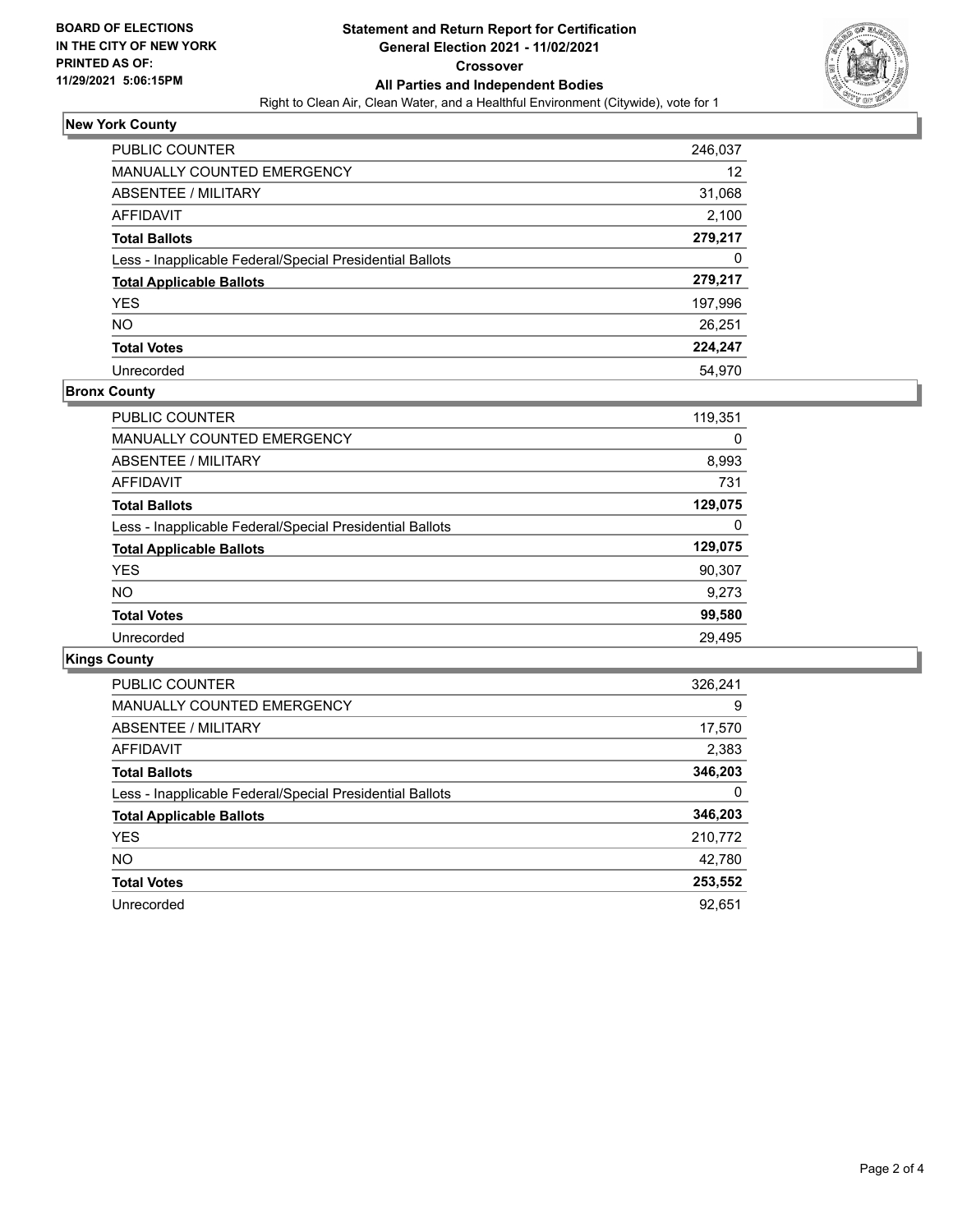

## **Queens County**

| <b>PUBLIC COUNTER</b>                                    | 263,688 |
|----------------------------------------------------------|---------|
| <b>MANUALLY COUNTED EMERGENCY</b>                        | 0       |
| ABSENTEE / MILITARY                                      | 22,294  |
| AFFIDAVIT                                                | 1,532   |
| <b>Total Ballots</b>                                     | 287,514 |
| Less - Inapplicable Federal/Special Presidential Ballots | 0       |
| <b>Total Applicable Ballots</b>                          | 287,514 |
| <b>YES</b>                                               | 194,711 |
| <b>NO</b>                                                | 44,836  |
| <b>Total Votes</b>                                       | 239,547 |
| Unrecorded                                               | 47.967  |

## **Richmond County**

| <b>PUBLIC COUNTER</b>                                    | 101,448 |
|----------------------------------------------------------|---------|
| <b>MANUALLY COUNTED EMERGENCY</b>                        | 2       |
| ABSENTEE / MILITARY                                      | 5,250   |
| AFFIDAVIT                                                | 463     |
| <b>Total Ballots</b>                                     | 107,163 |
| Less - Inapplicable Federal/Special Presidential Ballots | 0       |
| <b>Total Applicable Ballots</b>                          | 107,163 |
| <b>YES</b>                                               | 60,346  |
| NO.                                                      | 34,525  |
| <b>Total Votes</b>                                       | 94,871  |
| Unrecorded                                               | 12.292  |